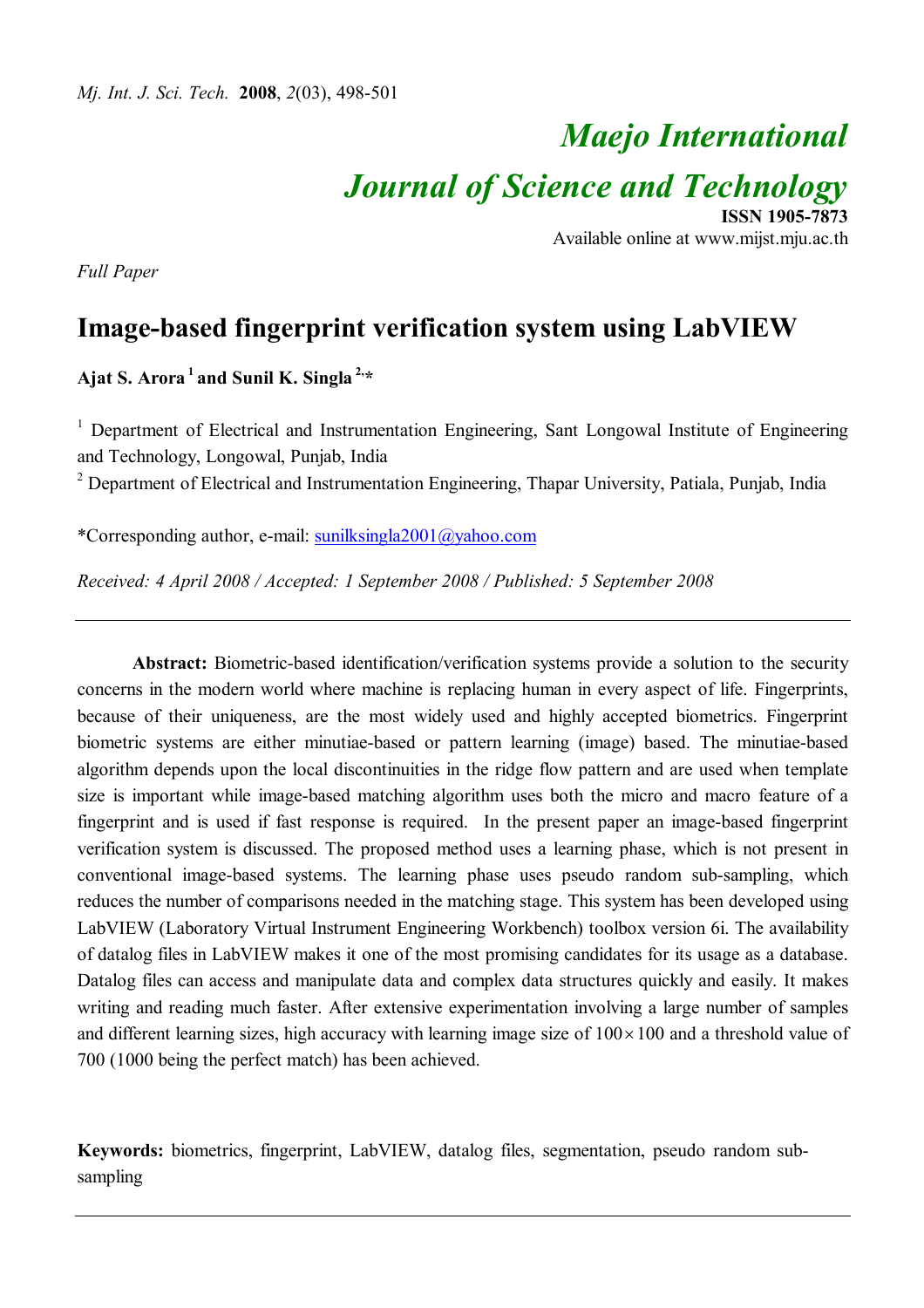#### **Introduction**

Biometric-based personal authentication (verification/identification) systems use physiological (e.g. fingerprint, face, hand geometry, etc.) or behavioural (e.g. speech, handwriting) traits of a person. Biometric systems are becoming increasingly popular, compared to traditional systems because of their ability to provide more security. In practice there are three different methods to check the identity of a person [1,2]; these are:

- Ownership: something you have (key, smart card, etc.)
- Knowledge: something you know (PIN, password, etc.)
- Biometrics: something you are or something you do (fingerprints, face, voice, etc.)

The conventional methods (ownership and knowledge) of checking someone's identity actually suffers from two common problems [2,3]:

- Their inability to differentiate between an authorised person and an imposter who fraudulently acquires the access privilege of the authorised person
- Their being lost, stolen, copied (ownership) or forgotten, guessed (knowledge)

Only the third method, i.e. biometrics, can identify you as you and is much more secured than the conventional methods.

Fingerprint is one of the most promising methods among all the biometric techniques and has been used for personal authentication for a long time. A fingerprint consists of raised friction ridges separated by recessed valleys of skin [4,5]. The locations and angular orientation of the ridge endings and ridge bifurcations within the fingerprint uniquely characterise the fingerprint. Presently, it is used for commercial applications as well as by law enforcement agencies. In practice fingerprint systems are of two types [1,2], viz. fingerprint identification and fingerprint verification.

**Fingerprint Identification**: This kind of system compares the biometric information of a person to all entities on a database. A person does not assert his/her identity to that system; instead the person just gives the biometric information. The system then tries to match this data to all the entities in the database and drives whether a match can be made. This type of system is known as identification system. This system gives the information: "Who the person is."

**Fingerprint Verification:** A verification system authenticates a person's identity by comparing the captured fingerprint information to one specific entry on a database that corresponds to that person. By comparing one-to-one the system decides whether the identity claimed by the individual is true or not. A verification system is also known as a one-to-one system.

The fingerprint has gained widespread public acceptance due to its convenience and reliability. It takes little time and effort to acquire one's fingerprint so its recognition is considered among the least intrusive of all biometric verification techniques. Fingerprint verification algorithms are of minutiaebased and image-based [6]. For minutiae-based fingerprint algorithm, only a small part of the finger image is required for verification. Normally, ridge ending and ridge bifurcation are taken into consideration. According to the empirical study, two individuals will not have eight or more common minutiae [7,8]. It would be ideal to use this algorithm where space restrictions impacted the use and deployment of biometrics, but this type of system requires a high-quality fingerprint image. Also, minutiae-based approach requires extensive preprocessing operation and it is also required to reduce the number of false minutiae erroneously detected in noisy fingerprint images [9]. Image-based matching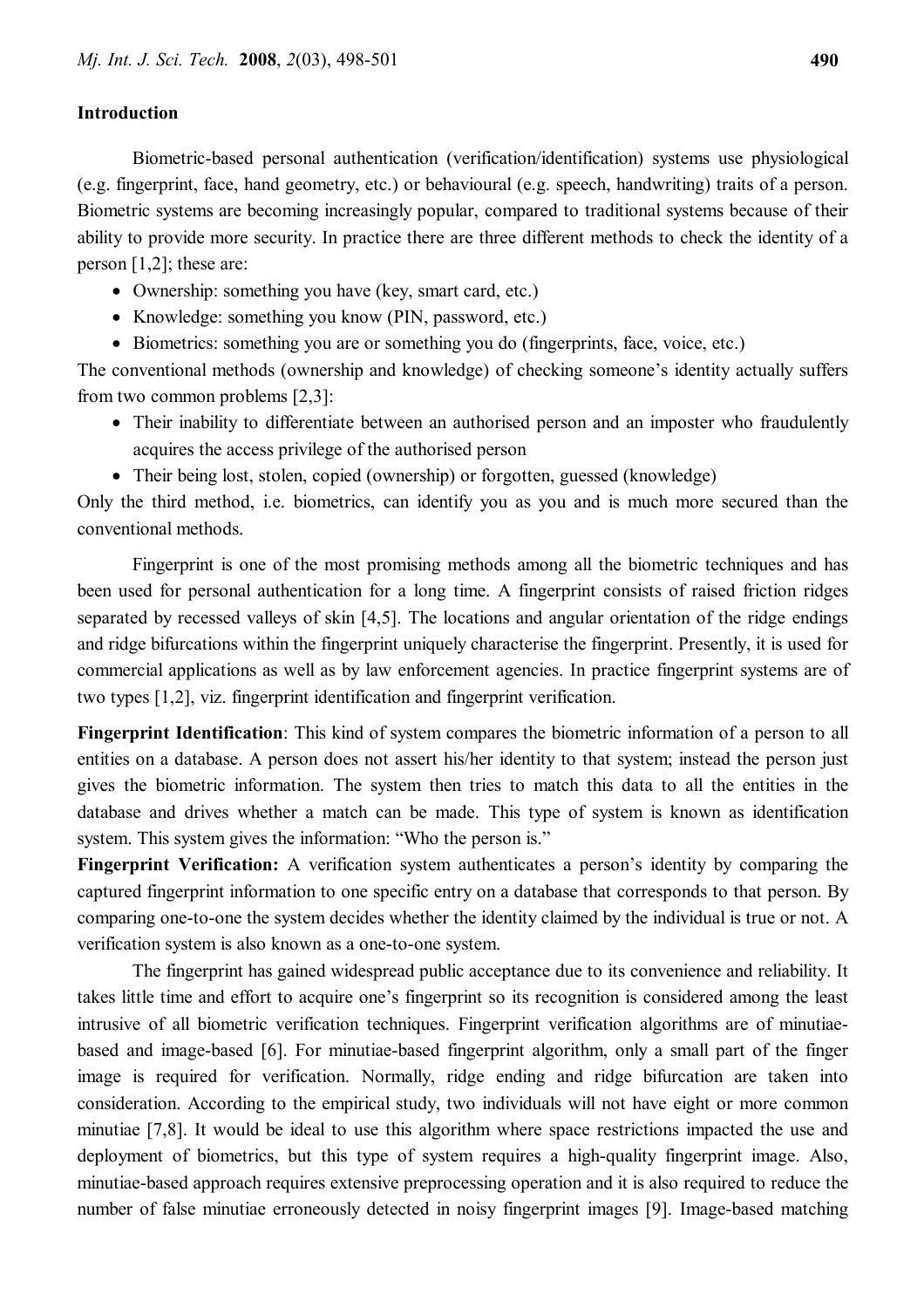algorithm uses both the micro and macro features of a fingerprint. The size of the image required for authentication must be larger as compared to minutiae-based algorithm, so the memory requirement is more. However, this algorithm is computationally more efficient because it can be directly applied to the gray-scale fingerprint image without or with very little preprocessing. Moreover, unlike the minutiaebased system, the image-based fingerprint verification system is capable of dealing with bad-quality images from which the minutiae cannot be extracted reliably, and also with fingerprints that suffer from non-uniform shape distortion [10]. Instead of using only the minutiae locations the image-based system uses the gray-level information which provides much richer and more discriminatory information than only the minutiae locations.

#### **Present Work**

In the present work an image-based algorithm for fingerprint verification is discussed as it is faster than the minutiae-based algorithm. The proposed algorithm has been developed using LabVIEW (Laboratory Virtual Instrument Engineering Workbench) 6i software. The proposed verification algorithm consists of two steps: enrollment of the user and authentication of the user.

In the enrollment process new users are enrolled in the system. Each user has to enter his/her name and password along with biometric information, i.e. the fingerprint. The flow chart of enrollment type module is shown in Figure 1. For the enrollment of the user a data record is to be maintained in the database containing the name and the password of the user. If simple text files are used the name and password get stored together as a single string. Using LabVIEW datalog files [11] (which are exclusively available in LabVIEW to maintain database of records) the information regarding the user is stored in the form of clusters. Datalog files make writing and reading much faster. They also simplify data retrieval because the original blocks of data can be read as a record without having to read all records that precede it in the file. Random access is fast and easy with datalog files because all it needs is to access the record as a record number. This module is designed in such a way that no two users should be of the same name although a user can have any password. If the same name is entered that already exists in the database the algorithm will demand a new name to be entered. The next step is to store the reference biometric information of the person concerned. The reference/query image may contain the information which is not required. In order to eliminate such undesirable information, a preprocessing step, i.e. segmentation, is performed. Segmentation is the process of separating the foreground region in the image from the background one. The foreground region corresponds to the clear fingerprint area containing the ridges and valleys, which is the area of interest. The background corresponds to the region outside the border of the fingerprint area which does not contain any valid fingerprint information. The segmentation is performed by calculating the variance. A foreground region has a high variance value while a background region has a low one. The image is divided into an  $8 \times 8$ window and its variance calculated. If the variance is below a particular value then that is a background**.**  If it is above a particular value then it contains the biometric information. The variance *k* of the window of size  $W \times W$  is given by:

$$
\sigma^{2}(k) = \frac{1}{W^{2}} \sum_{i=0}^{W-1} \sum_{j=0}^{W-1} (I(i, j) - M(k))^{2}
$$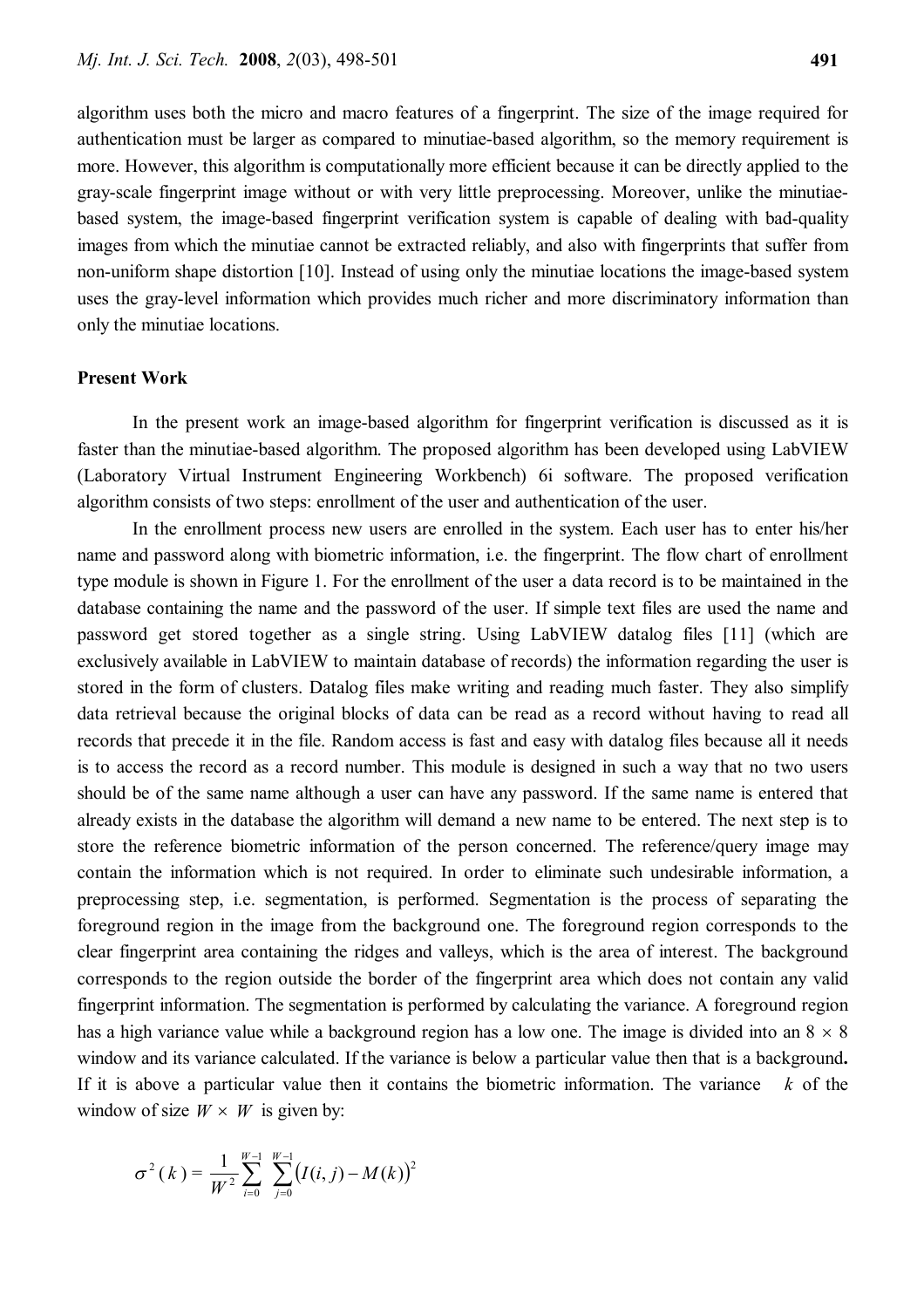where  $M(k)$  = mean of block  $k$  $I(i, j)$  = value at pixel  $(i, j)$  $\sigma$  = standard deviation



**Figure 1.** Flowchart of enrollment process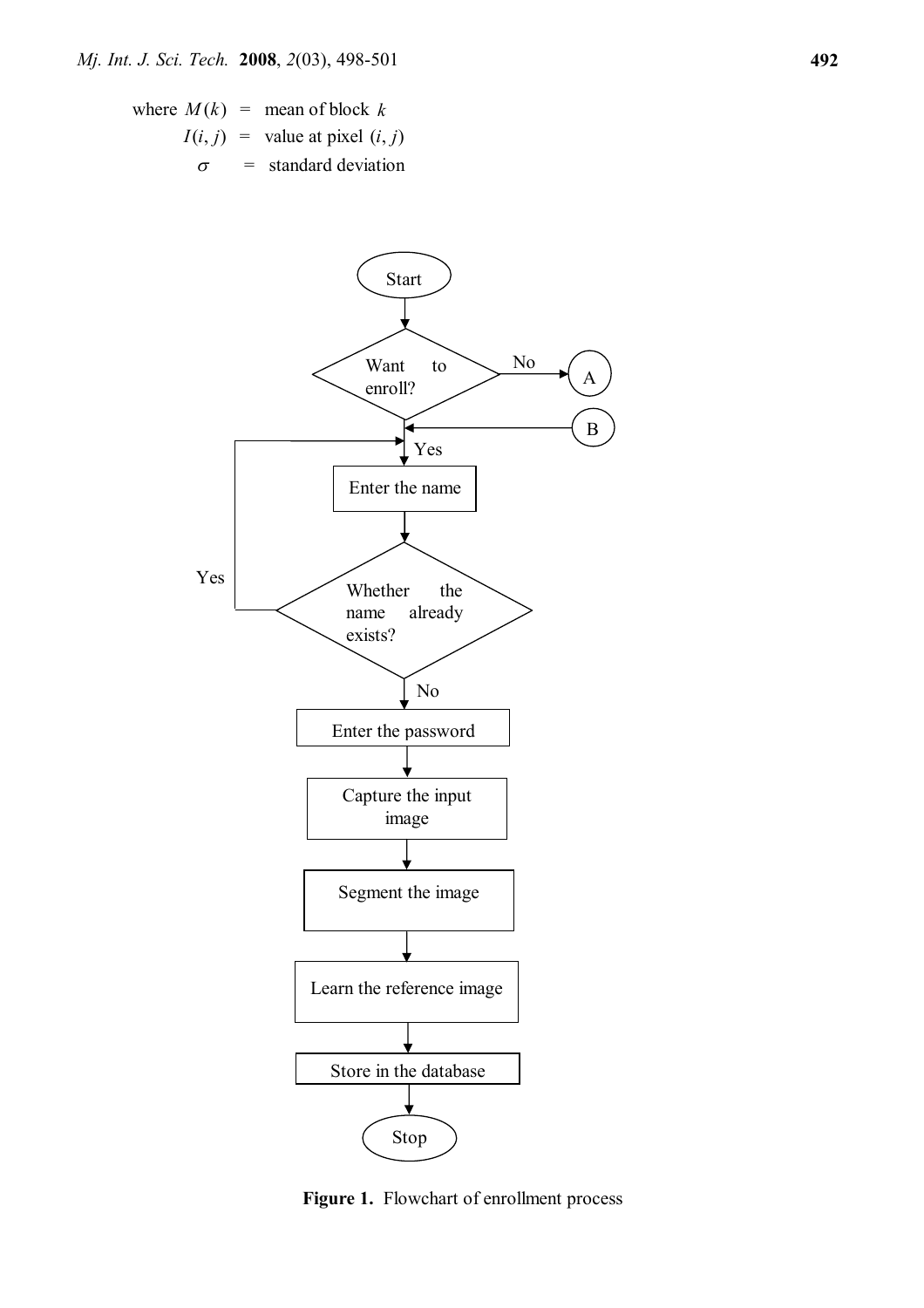From the segmented image a template is extracted. The size of the extracted template is very critical for the accuracy of the system. Too small template may not provide enough distinction; on the other hand if the entire fingerprint is taken as a template then the elastic deformation of the query image may cause serious errors. Experiments have been conducted by considering the template sizes of  $50\times50$ ,  $100\times100$  and  $200\times200$  pixels extracted from the centre of the image. The extracted template is fed to the image acquisition (IMAQ) learn pattern virtual instrument (VI). This VI creates a description of the template of the reference image that is to be compared with the data of the query image during the matching stage. In the learning phase a pseudo random sub-sampling is performed in which pixels are analysed by checking their surrounding neighborhood for uniformity and each pixel is classified according to how large the uniformity of its surrounding neighborhood is (e.g.  $3 \times 3$ ,  $5 \times 5$  and so on)[12]. This step will reduce the amount of calculations in the matching stage. The features of the reference image are extracted using the edge detection operation and the information is stored in a file along with the circular intensity profile of the reference image used in finding the rotated version of the image in the search/query image.

In the verification step (Figure 2), the name and password of the user is first checked. If they are incorrect the system gives a message: "You are not an enrolled user", and stops. If this stage is passed then the system demands for the fingerprint image in question and, after the preprocessing step, compares the two images (one in the reference pallet and the other the preprocessed image in question) with the help of the image acquisition (IMAQ) match pattern virtual instrument (VI), which matches the two images and calculates the threshold value. If the threshold value lies within the accepted limit the system will accept the identity of the user; otherwise, it will reject it.

#### **Database**

In the present work the fingerprint images from FVC2002/Db1\_a database has been used to obtain the results. The database has been created by:

- **Translating the fingerprint images by 1 pixel in both X and Y direction**
- Rotating the fingerprint images by 1 degree
- Both translating and rotating the images by 1 pixel and 1 degree

The images are translated and rotated up to  $\pm 15$  pixels and  $\pm 15$  degrees. Figure 3 shows the original image (1\_1 of FVC2002/Db1\_a), its translated, rotated and translated plus rotated versions. In this way for every selected image of FVC2002/Db1\_a, 90 images (30 translated, 30 rotated and 30 translated plus rotated) are obtained.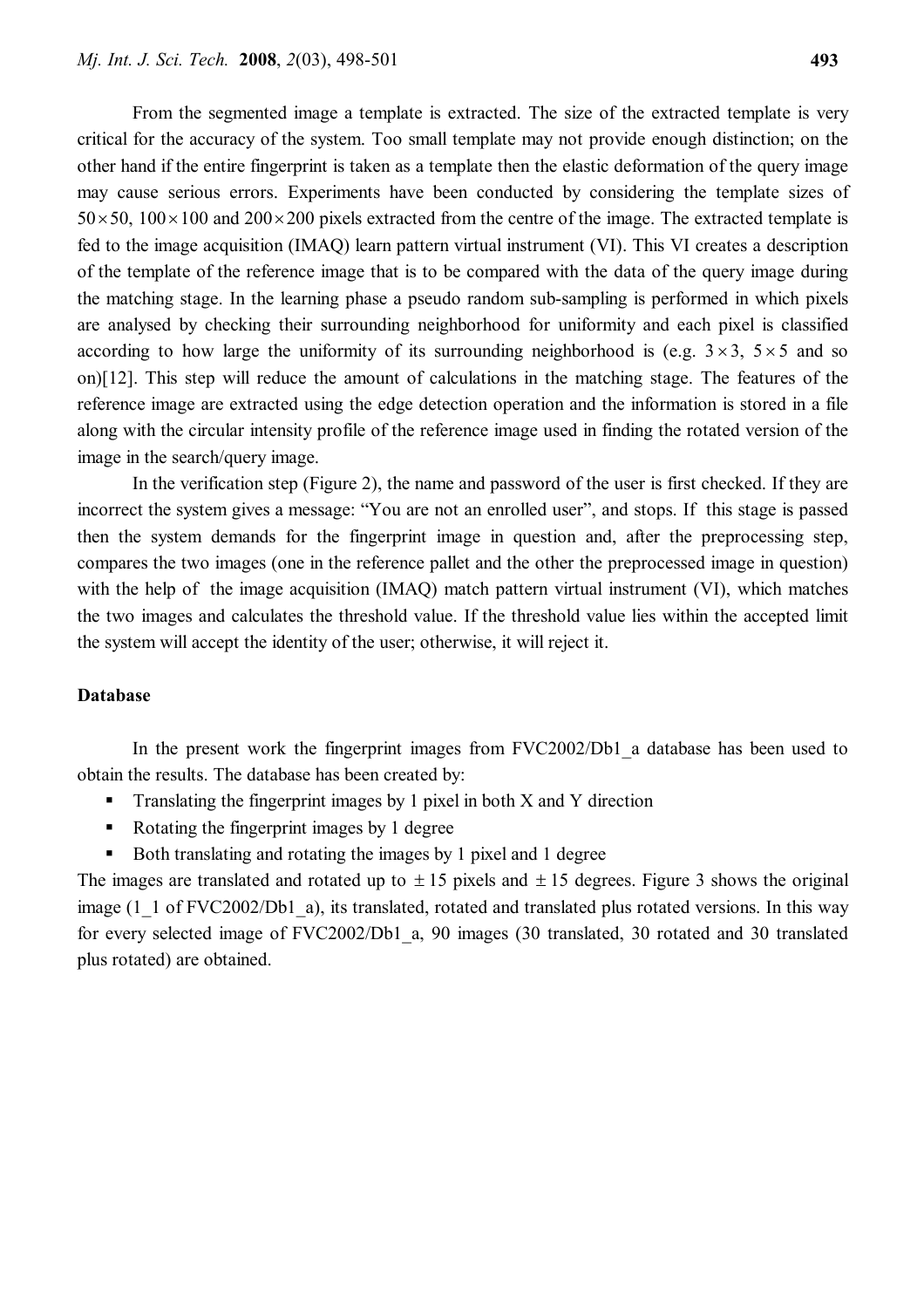

**Figure 2.** Flow chart of verification process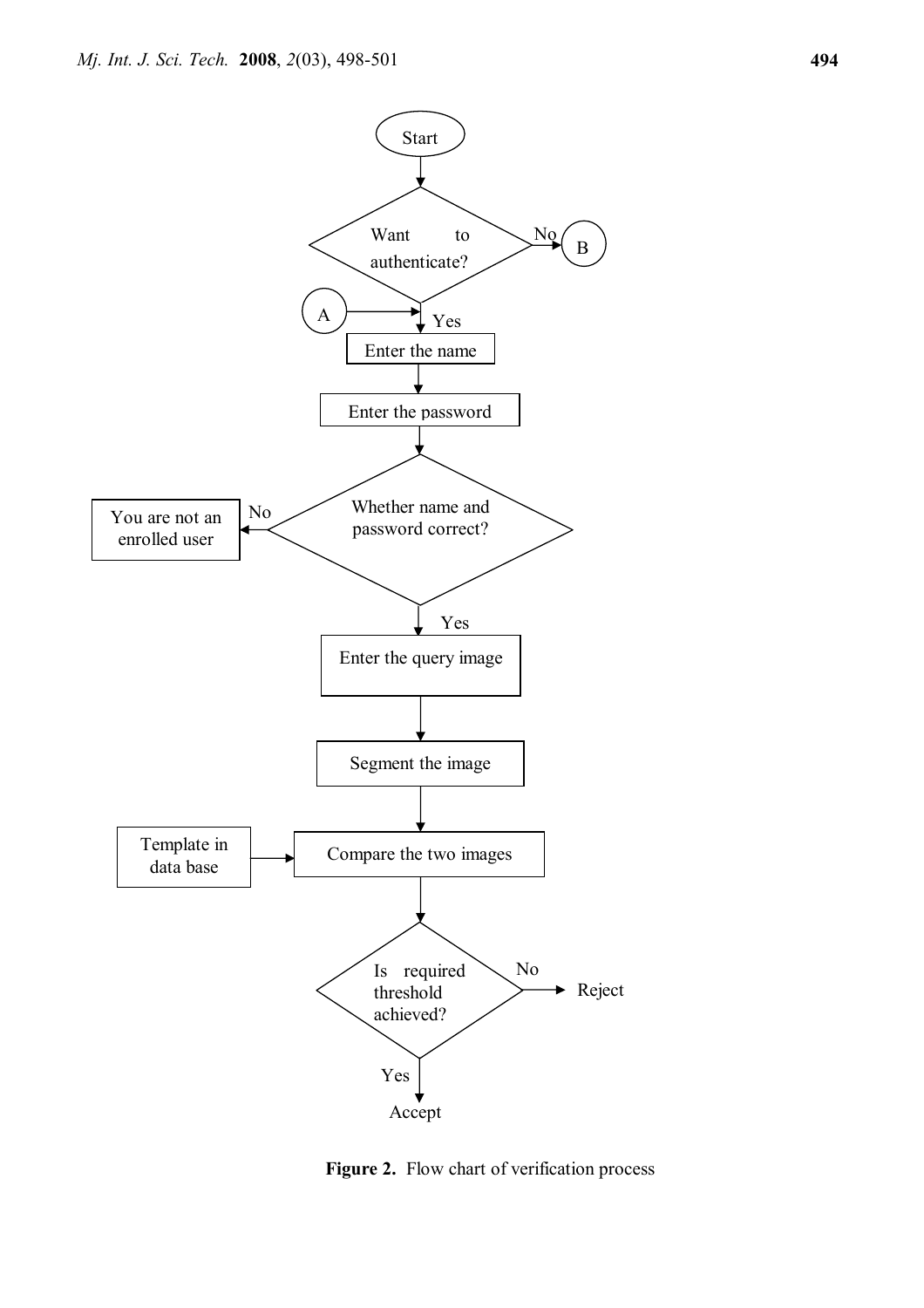

**Figure 3.** (a) Original image; (b) translated image in X and Y direction; (c) rotated image; (d) rotated plus translated image

## **Results and Discussion**

Two performance measures, namely false rejection rate (FRR) and false acceptance rate (FAR) were calculated for different images for comparison of results with different thresholds and window sizes. Experiments were performed by considering template size of  $50\times50$ ,  $100\times100$  and  $200\times200$ pixels extracted from the centre of the image. Figure 4 shows the extracted images of template size  $50 \times 50$ ,  $100 \times 100$  and  $200 \times 200$  pixels respectively, extracted from the centre of the image 1 1 of FVC2002/Db1\_a database.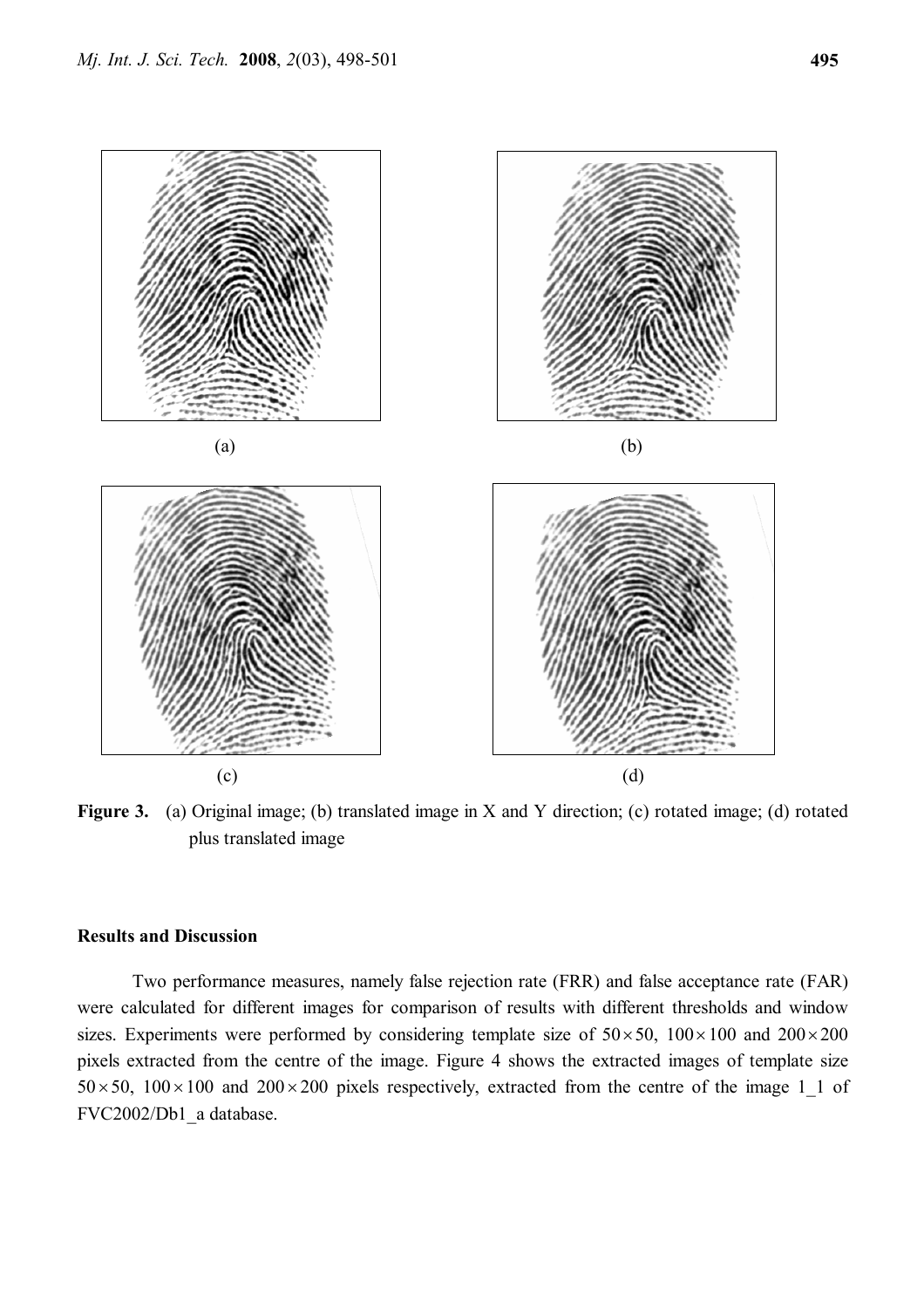

**Figure 4.** Template size of (a)  $50 \times 50$  pixels, (b)  $100 \times 100$  pixels, and (c)  $200 \times 200$  pixels extracted from the centre of image 1\_1

*False rejection rate (FRR)*

For the images which were only translated from the original image, no false rejection was found for any reference template size at any threshold value. However, when the images were rotated or translated plus rotated, the following results were obtained for different template learning images (Tables 1-6, and Figures 5-10). Tables 1-3 show % false rejection for different learning image sizes when only rotation was applied to the images, while Tables 4-6 represent the same when both rotation and translation were applied to the images. Figures 5-10 are the graphical representation of the different results obtained for the various learning image sizes.

| Threshold | <b>Image No.</b> |     |     |     |       |     |       |     |     |       |       |       |                 |       |
|-----------|------------------|-----|-----|-----|-------|-----|-------|-----|-----|-------|-------|-------|-----------------|-------|
|           |                  |     | 3   | 41  | 51    | 6 1 | 71    | 10  | 11  | 12 1  | 13    | 14    | 15 <sub>1</sub> | 16 1  |
| 700       | 0%               | 3%  | 37% | 13% | $0\%$ | 13% | $0\%$ | 3%  | 3%  | $0\%$ | $7\%$ | $0\%$ | 7%              | $0\%$ |
| 750       | 3%               | 3%  | 37% | 13% | $0\%$ | 13% | $0\%$ | 13% | 7%  | $7\%$ | 7%    | 3%    | $7\%$           | 3%    |
| 800       | 3%               | 3%  | 40% | 17% | $0\%$ | 13% | $0\%$ | 13% | 30% | 20%   | 7%    | 3%    | 7%              | 13%   |
| 850       | 3%               | 3%  | 50% | 47% | $0\%$ | 23% | $0\%$ | 13% | 37% | 37%   | 17%   | 7%    | 20%             | 20%   |
| 900       | 10%              | 23% | 73% | 73% | 7%    | 37% | $7\%$ | 27% | 43% | 63%   | 60%   | 37%   | 37%             | 27%   |

**Table 1.** FRR for rotation-only learning images, size  $200 \times 200$  pixels



**Figure 5.** FRR for rotation-only learning images, size  $200 \times 200$  pixels, at various thresholds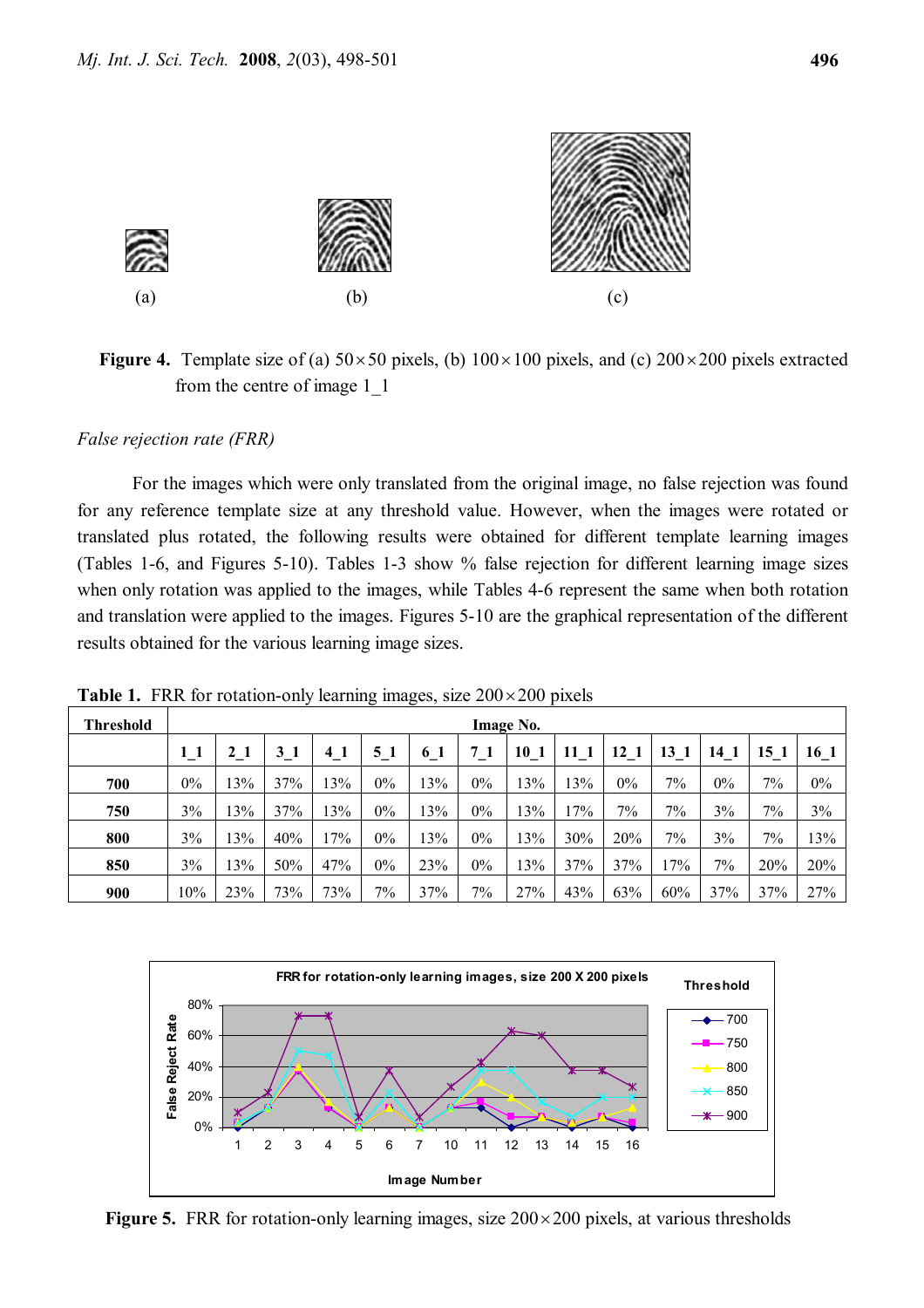| <b>Threshold</b> | Image No. |       |         |       |          |          |       |      |                 |       |       |                 |       |       |
|------------------|-----------|-------|---------|-------|----------|----------|-------|------|-----------------|-------|-------|-----------------|-------|-------|
|                  | $1_{1}$   | 21    | $3_{1}$ | 41    | $5_{-1}$ | $6_{-}1$ |       | 10 1 | 11 <sub>1</sub> | 12    | 13    | 14 <sub>1</sub> | 15 1  | 16 1  |
| 700              | $0\%$     | $0\%$ | 3%      | $0\%$ | $0\%$    | $0\%$    | 3%    | 13%  | 0%              | $0\%$ | $0\%$ | $0\%$           | $0\%$ | $0\%$ |
| 750              | $0\%$     | $0\%$ | 3%      | $0\%$ | $0\%$    | $7\%$    | $7\%$ | 13%  | 0%              | $0\%$ | $0\%$ | 0%              | $0\%$ | $0\%$ |
| 800              | $0\%$     | 3%    | 13%     | $0\%$ | $0\%$    | 13%      | 20%   | 13%  | 0%              | $0\%$ | $0\%$ | 0%              | 3%    | $0\%$ |
| 850              | $0\%$     | 3%    | 27%     | 3%    | $0\%$    | 17%      | 43%   | 13%  | 10%             | $0\%$ | $0\%$ | 0%              | 17%   | 17%   |
| 900              | 7%        | 20%   | 37%     | 3%    | 33%      | 37%      | 87%   | 17%  | 30%             | 10%   | 3%    | $7\%$           | 53%   | 57%   |

**Table 2.** FRR for rotation-only learning images, size  $100 \times 100$  pixels



**Figure 6.** FRR for rotation-only learning images, size  $100 \times 100$  pixels, at various thresholds

| Threshold | <b>Image No.</b> |       |                |       |       |       |       |       |       |                 |                 |                 |       |       |
|-----------|------------------|-------|----------------|-------|-------|-------|-------|-------|-------|-----------------|-----------------|-----------------|-------|-------|
|           | 11               | 21    | 3 <sub>1</sub> | 41    | 51    | 6     | 71    | 10    | 11    | 12 <sub>1</sub> | 13 <sup>7</sup> | 14 <sub>1</sub> | 15 1  | 16 1  |
| 700       | 0%               | 0%    | $0\%$          | $0\%$ | $0\%$ | 0%    | $0\%$ | $0\%$ | 0%    | $0\%$           | $0\%$           | $0\%$           | $0\%$ | $0\%$ |
| 750       | 0%               | 0%    | 0%             | $0\%$ | $0\%$ | 0%    | $0\%$ | $0\%$ | 0%    | $0\%$           | 0%              | 0%              | 0%    | $0\%$ |
| 800       | 0%               | $0\%$ | 0%             | $0\%$ | $0\%$ | 0%    | $0\%$ | $0\%$ | 0%    | $0\%$           | $0\%$           | 0%              | 0%    | $0\%$ |
| 850       | $0\%$            | 0%    | $0\%$          | $0\%$ | $0\%$ | $0\%$ | $0\%$ | $0\%$ | $0\%$ | $0\%$           | 0%              | $0\%$           | 10%   | 3%    |
| 900       | $0\%$            | $7\%$ | $0\%$          | $0\%$ | $0\%$ | $0\%$ | $0\%$ | 0%    | 0%    | $0\%$           | $0\%$           | $0\%$           | 33%   | 10%   |

**Table 3.** FRR for rotation-only learning images, size  $50 \times 50$  pixels



**Figure 7.** FRR for rotation-only learning images, size  $50 \times 50$  pixels, at various thresholds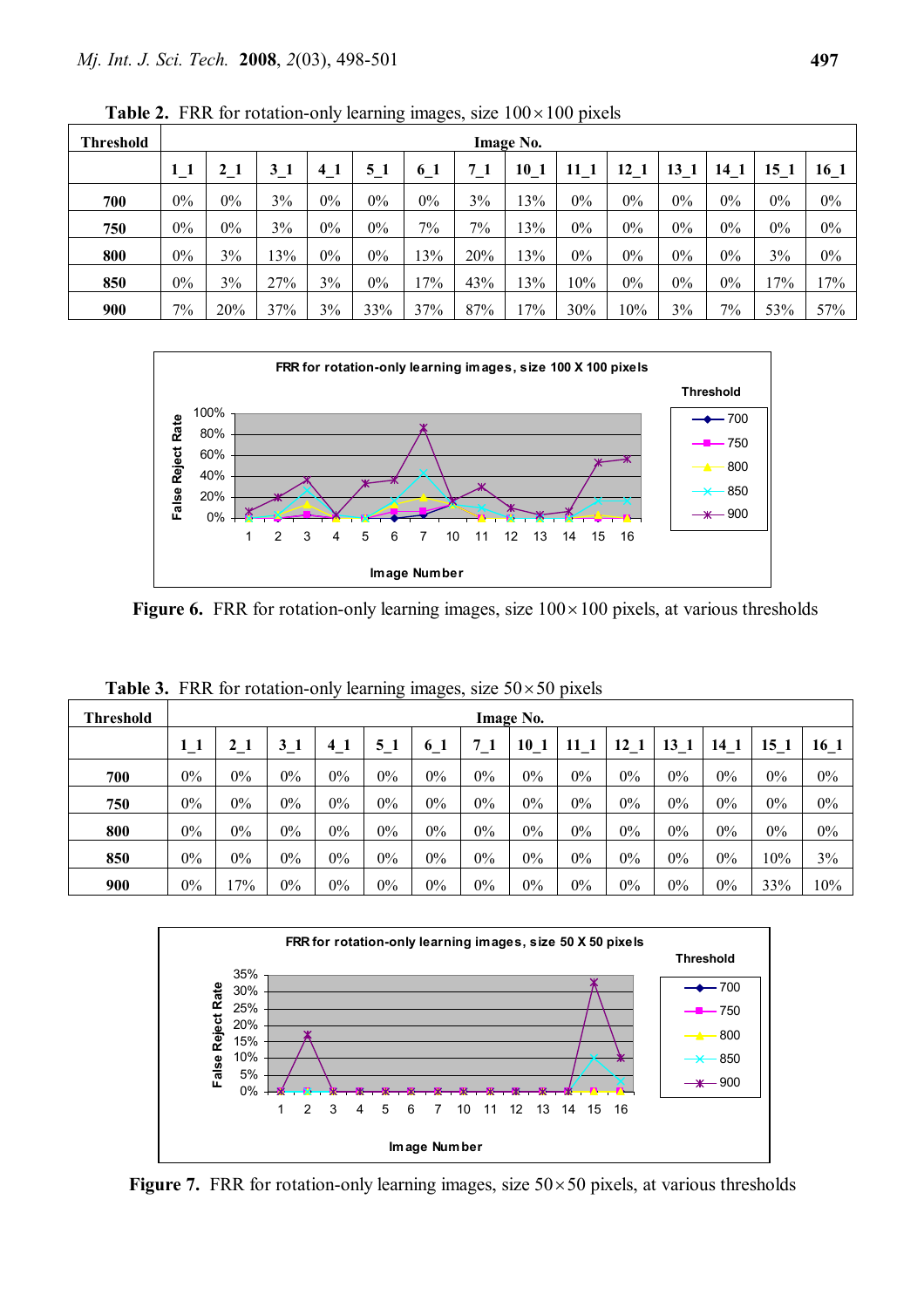| <b>Threshold</b> | <b>Image No.</b> |              |       |     |       |     |       |                 |     |       |       |       |                 |       |
|------------------|------------------|--------------|-------|-----|-------|-----|-------|-----------------|-----|-------|-------|-------|-----------------|-------|
|                  |                  | $\mathbf{2}$ | $3-1$ | 41  | 51    | 61  | 71    | 10 <sub>1</sub> | 11  | 12 1  | 13    | 14 1  | 15 <sub>1</sub> | 16 1  |
| 700              | $0\%$            | 13%          | 27%   | 13% | $0\%$ | 13% | $0\%$ | 13%             | 13% | $0\%$ | $7\%$ | $0\%$ | 7%              | $0\%$ |
| 750              | 3%               | 13%          | 27%   | 13% | $0\%$ | 13% | $0\%$ | 13%             | 17% | 7%    | $7\%$ | 3%    | 7%              | 3%    |
| 800              | 3%               | 13%          | 30%   | 17% | $0\%$ | 13% | $0\%$ | 13%             | 30% | 20%   | $7\%$ | 3%    | 10%             | 13%   |
| 850              | 3%               | 13%          | 40%   | 47% | $0\%$ | 23% | $0\%$ | 13%             | 37% | 40%   | 17%   | 7%    | 20%             | 20%   |
| 900              | 10%              | 23%          | 67%   | 73% | 7%    | 33% | 7%    | 23%             | 50% | 53%   | 60%   | 33%   | 37%             | 27%   |

**Table 4.** FRR for rotation-and-translation learning images, size  $200 \times 200$  pixels



**Figure 8.** FRR for rotation-and-translation learning images, size  $200 \times 200$  pixels, at various thresholds

| <b>Threshold</b> | Image No. |       |       |                |       |       |     |      |      |       |       |       |       |       |
|------------------|-----------|-------|-------|----------------|-------|-------|-----|------|------|-------|-------|-------|-------|-------|
|                  |           | 21    | 31    | $\overline{4}$ | 51    | 61    | 71  | 10 1 | 11 1 | 12    | 13 1  | 14    | 15 1  | 16 1  |
| 700              | $0\%$     | $0\%$ | $0\%$ | 0%             | $0\%$ | $0\%$ | 3%  | 13%  | 0%   | $0\%$ | $0\%$ | $0\%$ | $0\%$ | $0\%$ |
| 750              | $0\%$     | 3%    | $0\%$ | $0\%$          | $0\%$ | 7%    | 3%  | 13%  | 0%   | $0\%$ | $0\%$ | $0\%$ | $0\%$ | $0\%$ |
| 800              | 0%        | 7%    | 10%   | 0%             | 0%    | 10%   | 17% | 13%  | 0%   | $0\%$ | $0\%$ | $0\%$ | 3%    | $0\%$ |
| 850              | 3%        | 7%    | 20%   | 3%             | 0%    | 3%    | 43% | 13%  | 10%  | $0\%$ | 0%    | $0\%$ | 20%   | 17%   |
| 900              | 10%       | 23%   | 27%   | 3%             | 33%   | 30%   | 83% | 17%  | 30%  | 10%   | 7%    | 10%   | 53%   | 57%   |

**Table 5.** FRR for rotation-and-translation learning images, size  $100 \times 100$  pixels



**Figure 9.** FRR for rotation-and-translation learning images, size  $100 \times 100$  pixels, at various thresholds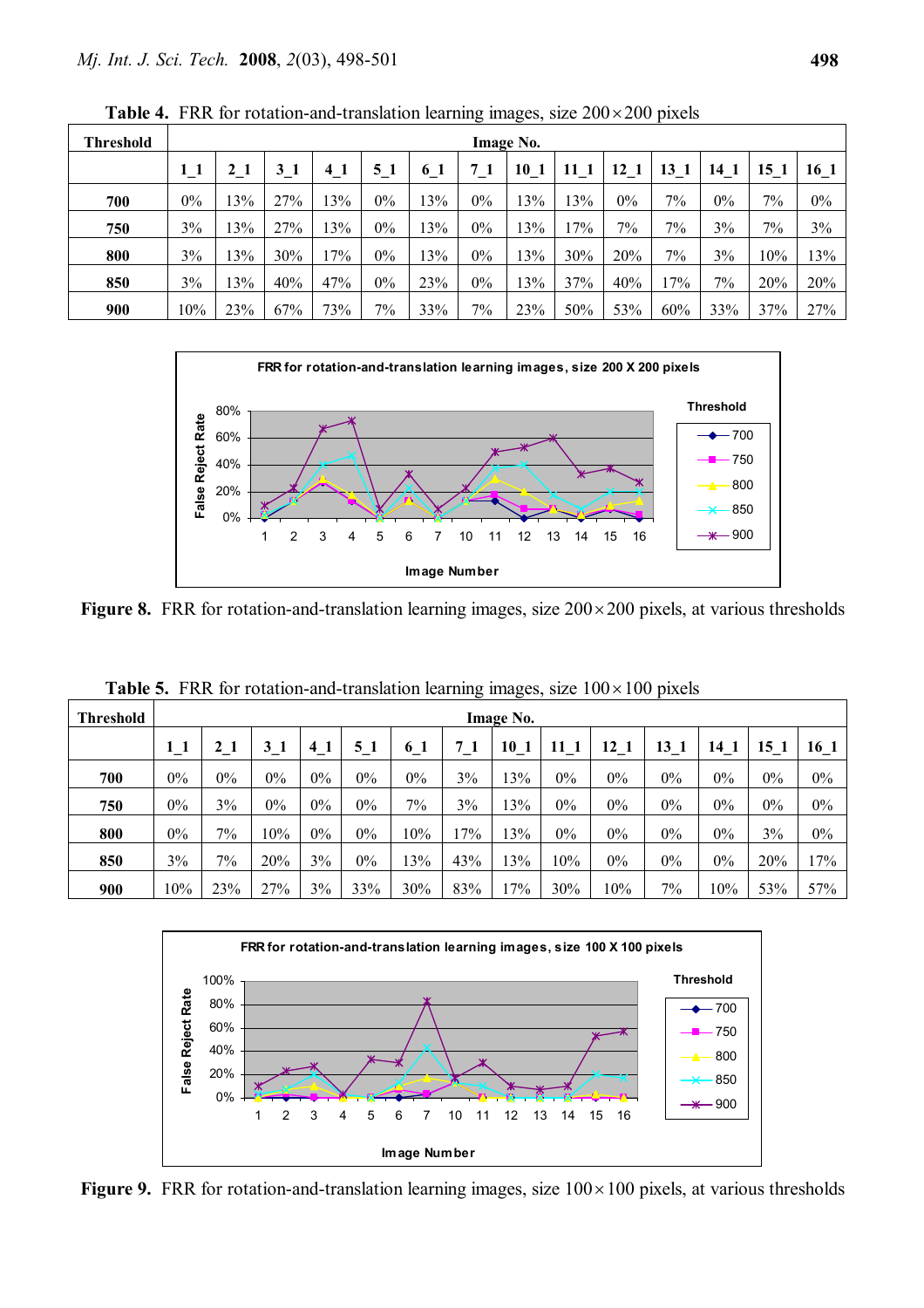| <b>Threshold</b> | <b>Image No.</b> |       |       |       |                |       |       |       |              |       |                       |       |       |        |
|------------------|------------------|-------|-------|-------|----------------|-------|-------|-------|--------------|-------|-----------------------|-------|-------|--------|
|                  |                  | 21    | 31    | 41    | 5 <sub>1</sub> | 6 1   |       | 10    | $\mathbf{1}$ | 12 1  | $\vert 3 \vert$<br>-1 | 14    | 5     | 16 1   |
| 700              | $0\%$            | $0\%$ | $0\%$ | 0%    | $0\%$          | $0\%$ | $0\%$ | $0\%$ | $0\%$        | $0\%$ | $0\%$                 | $0\%$ | $0\%$ | $0\%$  |
| 750              | $0\%$            | 0%    | 0%    | $0\%$ | $0\%$          | 0%    | $0\%$ | $0\%$ | $0\%$        | $0\%$ | $0\%$                 | $0\%$ | $0\%$ | $0\%$  |
| 800              | $0\%$            | $0\%$ | $0\%$ | $0\%$ | $0\%$          | 0%    | $0\%$ | $0\%$ | $0\%$        | $0\%$ | $0\%$                 | $0\%$ | 3%    | $0\%$  |
| 850              | $0\%$            | $0\%$ | $0\%$ | $0\%$ | $0\%$          | $0\%$ | 3%    | 3%    | $0\%$        | $0\%$ | $0\%$                 | $0\%$ | 17%   | 3%     |
| 900              | $0\%$            | 20%   | 3%    | $0\%$ | $0\%$          | $0\%$ | 3%    | 7%    | $0\%$        | $0\%$ | 3%                    | $0\%$ | 37%   | $10\%$ |

**Table 6.** FRR for rotation-and-translation learning images, size  $50 \times 50$  pixels



**Figure 10.** FRR for rotation-and-translation learning images, size  $50 \times 50$  pixels, at various thresholds

# *False acceptance rate (FAR)*

No false acceptance was found for the learning image sizes of  $100 \times 100$  and  $200 \times 200$  pixels up to threshold of 700. However, for the learning image size of  $50\times50$  pixels the following results were observed (Table 7 and Figure 11). Table 7 represents % false acceptance at various thresholds for the learning image size of  $50 \times 50$  pixels while Figure 11 is the graphical representation of the results from Table 7.

| <b>Threshold</b> | <b>Image No.</b> |                |     |       |       |                |     |                 |      |      |       |                 |       |       |
|------------------|------------------|----------------|-----|-------|-------|----------------|-----|-----------------|------|------|-------|-----------------|-------|-------|
|                  | $1\_1$           | $\mathbf{2}^-$ | 31  | 41    | 51    | 0 <sub>1</sub> | 71  | 10 <sub>1</sub> | 11 1 | 12 1 | 13 1  | 14 <sub>1</sub> | 15 1  | 16 1  |
| 700              | $0\%$            | 25%            | 90% | 50%   | 3%    | 68%            | 70% | 75%             | 88%  | 100% | 13%   | 5%              | 23%   | $0\%$ |
| 750              | $0\%$            | 10%            | 75% | 30%   | $0\%$ | 40%            | 60% | 68%             | 53%  | 90%  | 8%    | $0\%$           | 3%    | $0\%$ |
| 800              | $0\%$            | 5%             | 53% | 5%    | $0\%$ | 13%            | 30% | 33%             | 35%  | 80%  | 8%    | $0\%$           | $0\%$ | $0\%$ |
| 850              | $0\%$            | 0%             | 28% | 3%    | $0\%$ | 8%             | 5%  | 10%             | 13%  | 60%  | $0\%$ | $0\%$           | $0\%$ | $0\%$ |
| 900              | $0\%$            | $0\%$          | 3%  | $0\%$ | $0\%$ | $0\%$          | 5%  | $0\%$           | 0%   | 25%  | $0\%$ | 0%              | $0\%$ | $0\%$ |

**Table 7.** FAR for learning images, size  $50 \times 50$  pixels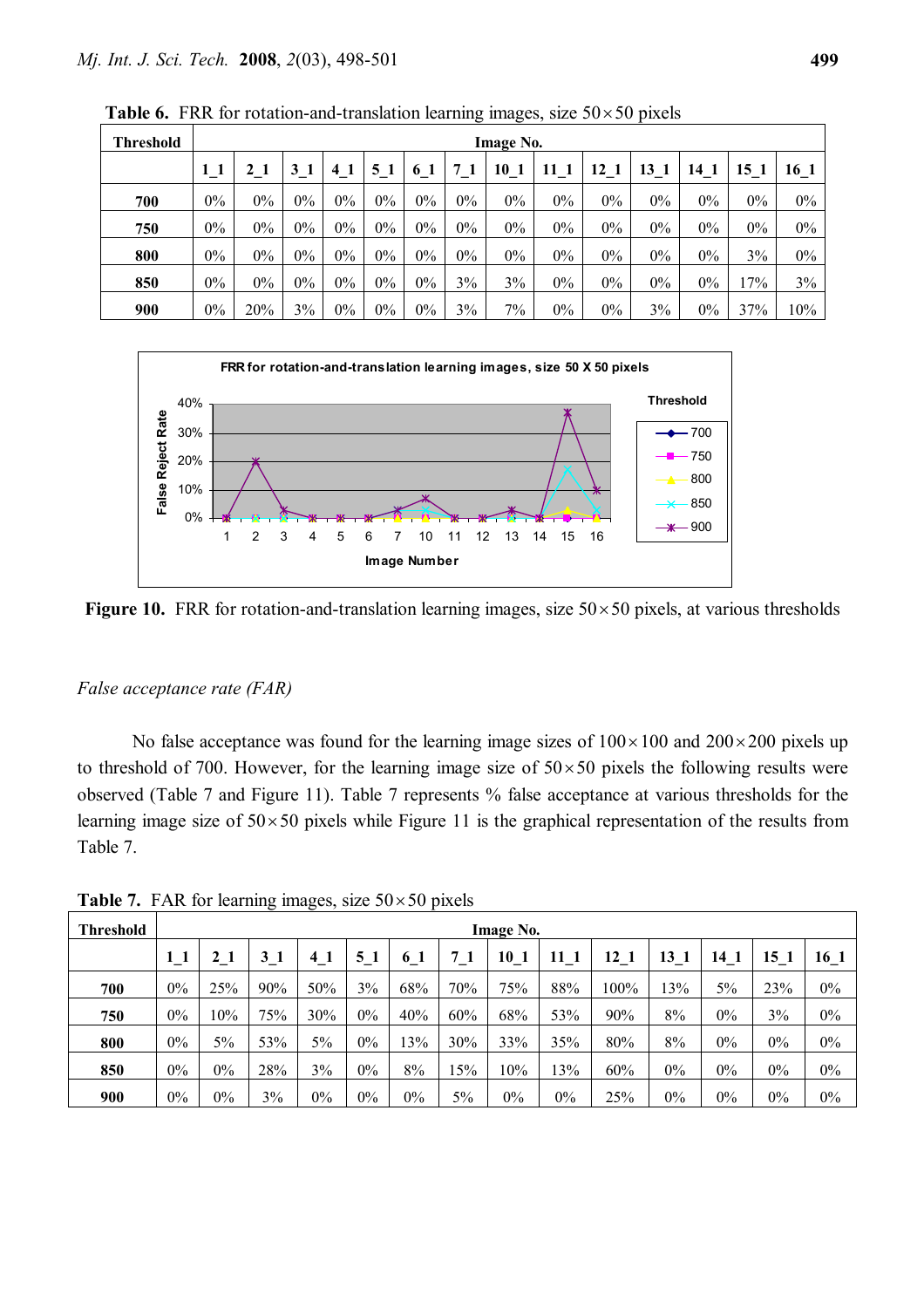

**Figure 11.** FAR for learning images, size  $50 \times 50$  pixels, at various thresholds

From the above results for FFR and FAR, it is observed that as the threshold value increases, so does the % false rejection, although for the smaller learning images ( $50 \times 50$  pixels) the % false rejection is less in comparison to that for the larger learning images  $(100 \times 100$  and  $200 \times 200$  pixels). However, no false acceptance was observed (down to threshold of 700) for the learning image sizes of  $100\times100$ and  $200 \times 200$  pixels, although for the  $50 \times 50$  pixel learning images a considerable number of false acceptance was observed. The above results are expected as smaller images contain less information in comparison to larger images, and thus the probability of more than one image having the same little information is greater.

### **Conclusions**

An image-based fingerprint verification system has been developed and checked for validity by employing images from FVC2002/Db1 a database. The success rate of the verification system is highly dependent on the threshold value and size of the template used for the learning stage. Smaller- sized learning images have lower false rejection rate and higher false acceptance rate, while larger-sized learning images have higher false rejection rate and lower false acceptance rate. Moreover, the higher the value of the threshold is, the higher the false rejection and the lower the false acceptance become. So, a compromise has to be made between false acceptance and false rejection. The experimental results for different fingerprints and various learning image sizes reveal that a  $100 \times 100$  learning image size and a threshold value of 700 (1000 being the perfect match) is a good compromise for the false acceptance and false rejection rate.

#### **References**

- 1. G. Hribernig, D. Tukulj, and M. Luetic, "Biometric- easy access to networked word", International Conference and Workshop on Telecommunication and Mobile Computing, Graz University of Technology, Austria, **2001**.
- 2. A. K. Jain, L. Hong, S. Pankanti, and R. Bole, "An identity–authentication system using fingerprints", Proceedings of the IEEE, **1997,** *85*, 1365-1388.